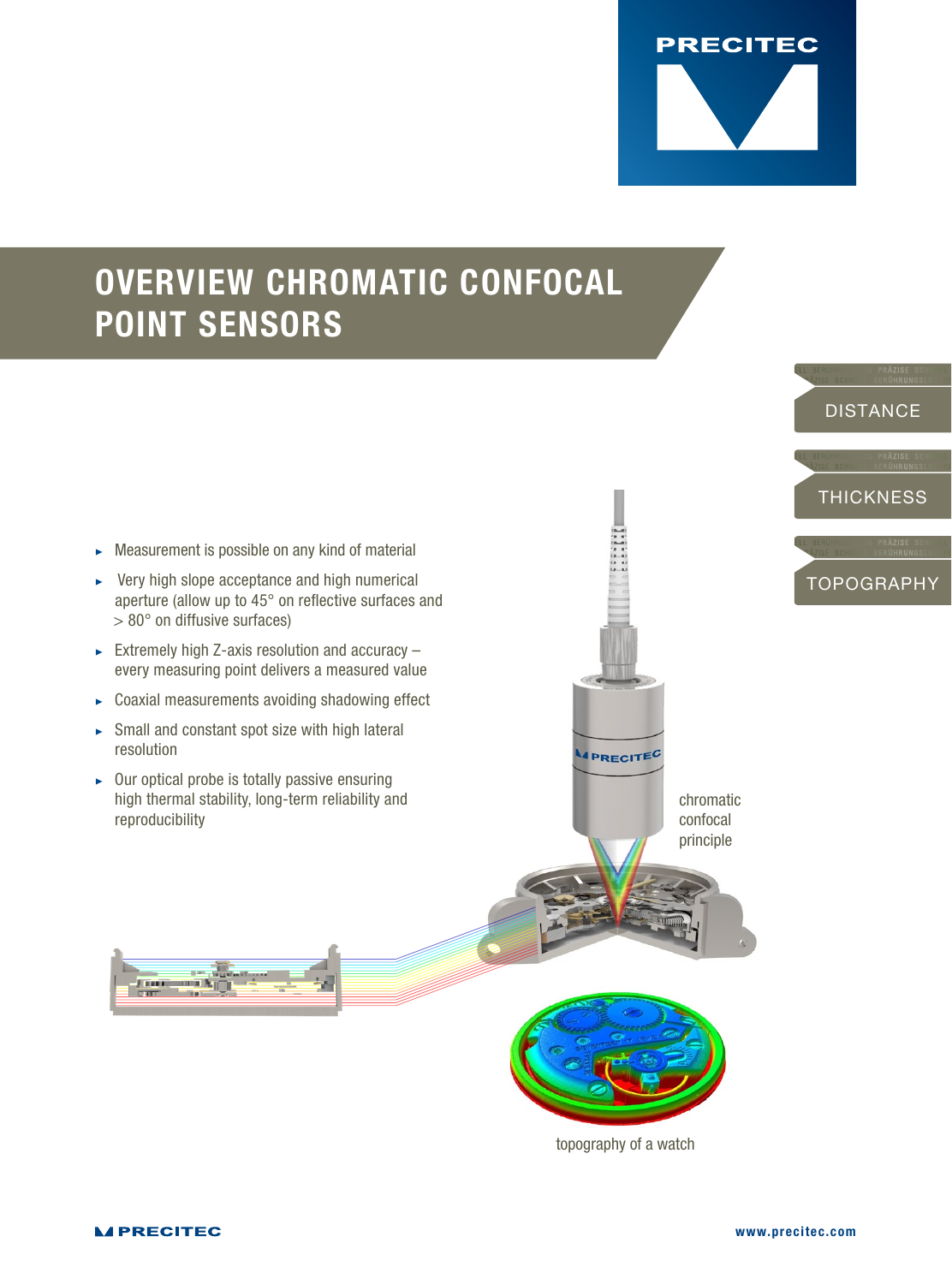## MULTI-FUNCTIONAL CHROMATIC CONFOCAL SENSORS

Our chromatic confocal sensors use high performance optical lenses to focus white light at different distances along the optical axis, and not on a single point. All visible wavelengths are in focus. These multi-functional optical sensors open up a new dimension in measuring technology:

Whatever your needs are in high-precision chromatic confocal sensor technology, we can meet them through our broad product portfolio of line and point sensors, multipoint sensors, and as an OEM sensor supplier. If you have any specialized requirements, we will gladly work with you to develop a customized solution.



| CONTROLLER                            | CHRocodile 2 S <sup>1)</sup><br>CHRocodile 2 SE <sup>1)</sup>                                                                               |  |
|---------------------------------------|---------------------------------------------------------------------------------------------------------------------------------------------|--|
| measured value                        | distance, thickness                                                                                                                         |  |
| measuring rate                        | up to 66,000 Hz                                                                                                                             |  |
| number of measuring channels          |                                                                                                                                             |  |
| synchronization with external devices | trigger input, synchronizing output, 5 enc                                                                                                  |  |
| interface                             | <b>RS-422</b><br>Ethernet<br>2 x analog $(-10 V up to +10 V, 16 Bit)$                                                                       |  |
| transfer rate                         | RS-422 (up to 10 MBaud), Ethernet (100 I                                                                                                    |  |
| light source                          | <b>LED</b><br>Xenon plasma light source, optional                                                                                           |  |
| operating temperature                 | $+5^{\circ}$ C up to $+50^{\circ}$ C                                                                                                        |  |
| dimension (width x height x depth)    | 220 mm x 110 mm x 125 mm                                                                                                                    |  |
| weight                                | 2 <sub>kg</sub>                                                                                                                             |  |
| supply voltage                        | 16 - 30 V DC (with separate power supply                                                                                                    |  |
| rated power                           | 20W                                                                                                                                         |  |
| note                                  | high speed measurements,<br>automatic light control measurements<br>available for interferometric mode<br>CHRocodile 2 SE: external coupler |  |
| item number                           | 5007530 (CHRocodile 2 S)<br>5007531 (CHRocodile 2 SE)                                                                                       |  |

<sup>1)</sup> Controllers can switch between interferometric and chromatic confocal mode

| OPTICAL PROBES                          |                                     |                            |                                  |                             |                             |                                 |                                                                       |                            |                            |
|-----------------------------------------|-------------------------------------|----------------------------|----------------------------------|-----------------------------|-----------------------------|---------------------------------|-----------------------------------------------------------------------|----------------------------|----------------------------|
| measuring range                         | 100 $\mu$ m <sup>2)</sup>           | $100 \mu m$                | $300 \mu m$                      | 350 µm                      | $400 \mu m$                 | $600 \mu m$                     | $1$ mm                                                                | $1$ mm                     | $1.2 \text{ mm}$           |
| working distance 3)                     | $1.0$ mm                            | $1.4$ mm                   | 4.5 mm                           | 8.4 mm                      | 15 mm                       | 6.5 mm                          | $19$ mm                                                               | $1.5$ mm                   | $9.3$ mm                   |
| thickness measuring range 4)            | up to $150 \mu m$                   | up to 150 µm               | up to $450 \mu m$                | up to 525 µm                | up to 600 µm                | up to 900 µm                    | up to 1.5 mm                                                          | up to 1.5 mm               | up to 1.8 mm               |
| axial resolution                        | $2 \text{ nm}$                      | $2 \text{ nm}$             | $3 \text{ nm}$                   | $3 \text{ nm}$              | $3 \text{ nm}$              | $3 \text{ nm}$                  | $4 \text{ nm}$                                                        | $4 \text{ nm}$             | $4 \text{ nm}$             |
| linearity                               | 30 nm                               | 30 nm                      | $100$ nm                         | $116$ nm                    | 132 nm                      | 198 nm                          | 330 nm                                                                | 330 nm                     | 400 nm                     |
| lateral resolution                      | $1.3 \mu m$                         | $1.8 \mu m$                | $2.5 \mu m$                      | $2.5 \mu m$                 | $2 \mu m$                   | $2 \mu m$                       | $1.8 \mu m$                                                           | $5 \mu m$                  | $5 \mu m$                  |
| numerical aperture                      | 0.82                                | 0.7                        | 0.5                              | 0.33                        | 0.7                         | 0.5                             | 0.7                                                                   | 0.5                        | 0.5                        |
| measurement angle to surface 90° b      | $±55^{\circ}$                       | $±45^{\circ}$              | $\pm 30^{\circ}$                 | $\pm 20^{\circ}$            | $\pm 45^{\circ}$            | $\pm 30^{\circ}$                | $±45^{\circ}$                                                         | $\pm 30^{\circ}$           | $\pm 30^{\circ}$           |
| dimensions<br>(without fiber connector) | $l = 128$ mm<br>$d = 15$ mm         | $l = 66$ mm<br>$d = 8$ mm  | $I = 111$ mm<br>$d = 15$ mm      | $l = 106$ mm<br>$d = 15$ mm | $l = 149$ mm<br>$d = 50$ mm | $l = 125$ mm<br>$d = 19$ mm     | $l = 164$ mm<br>$d = 55$ mm                                           | $l = 52$ mm<br>$d = 19$ mm | $l = 49$ mm<br>$d = 19$ mm |
| weight                                  | 130g                                | 36g                        | 38g                              | 36g                         | 1250 g                      | 71q                             | 1118g                                                                 | 69 g                       | 58 <sub>g</sub>            |
| item number                             | 5100998                             | 5002430                    | 5002227                          | 5002378                     | 5002589                     | 5002183                         | 5002130                                                               | 5101166                    | 5008281                    |
| note                                    | ultra high<br>numerical<br>aperture | high numerical<br>aperture | angled<br>available<br>(5003578) | large working<br>distance   | high numerical<br>aperture  | angled availa-<br>ble (5005028) | high numerical angled<br>aperture, ang-<br>led available<br>(5008545) |                            | angled                     |

<sup>2)</sup> Measuring range: 100 µm with LED light source, 70 µm with laser driven light source  $\pm$  <sup>3)</sup> Bottom of optical probe to middle of measuring range  $\pm$  <sup>4)</sup> Refractive index n = 1.5 |

## **MPRECITEC**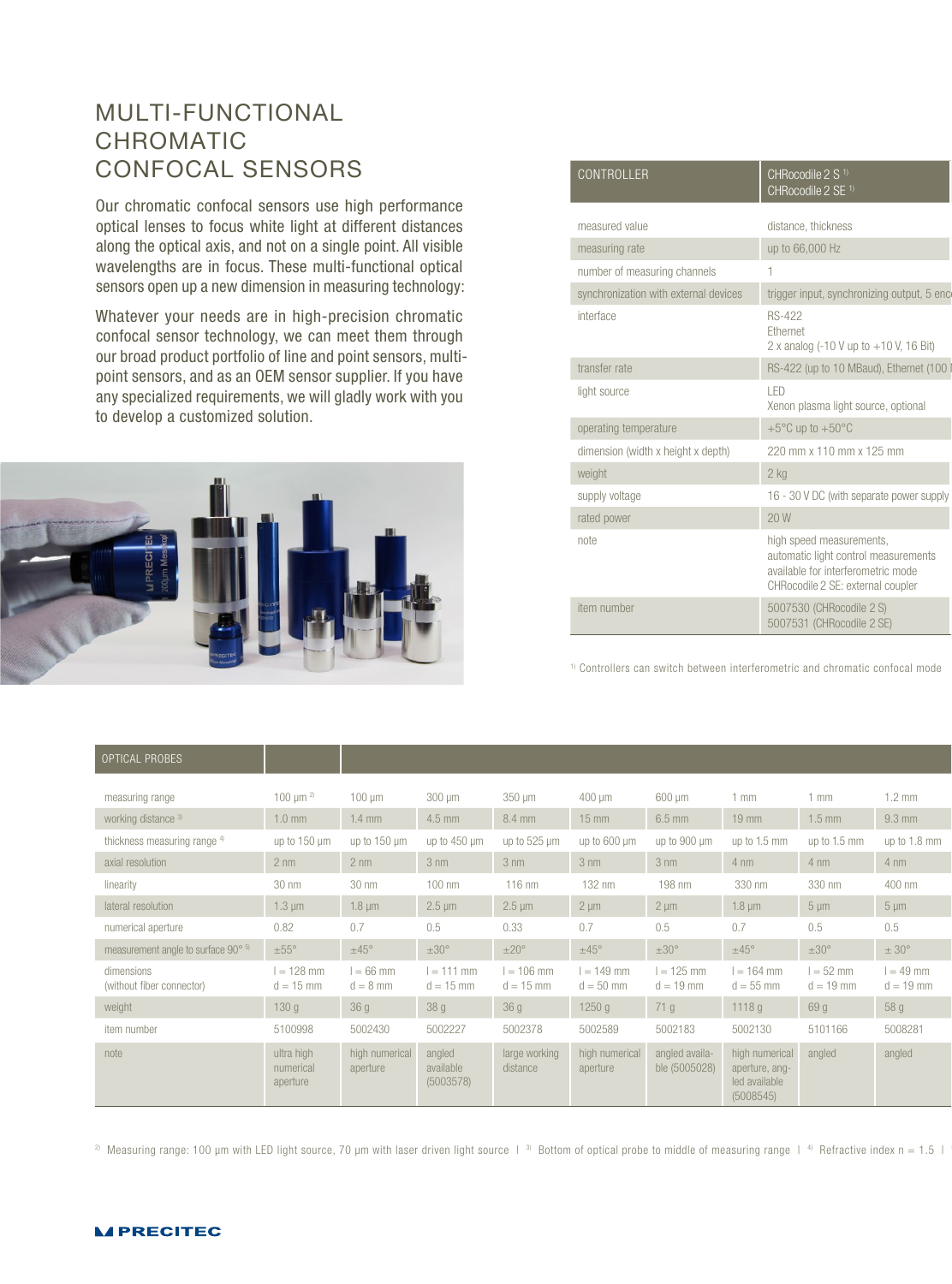| CHRocodile 2 S HS <sup>1)</sup>                                                                | CHRocodile 2 DPS                                                                       |
|------------------------------------------------------------------------------------------------|----------------------------------------------------------------------------------------|
|                                                                                                |                                                                                        |
| up to 10,000 Hz                                                                                | up to 10,000 Hz / per channel                                                          |
| $\overline{1}$                                                                                 | $\overline{c}$                                                                         |
| oder inputs                                                                                    |                                                                                        |
| <b>RS-422</b><br>Ethernet<br>2 x analog $(-10 \text{ V up to } +10 \text{ V}, 16 \text{ Bit})$ | <b>RS-422</b><br>Ethernet<br>2 x analog $(-10 V \text{ up to } +10 V, 16 \text{ Bit})$ |
| Mbit)                                                                                          |                                                                                        |
| LED                                                                                            | LED                                                                                    |
|                                                                                                |                                                                                        |
| 220 mm x 110 mm x 125 mm                                                                       | 220 mm x 110 mm x 125 mm                                                               |
| $2$ kg                                                                                         | $2$ kg                                                                                 |
| 90 - 264 V AC)                                                                                 |                                                                                        |
| 20W                                                                                            | 20 W                                                                                   |
| measurements on low reflective<br>surfaces                                                     | replaces two individual controllers                                                    |
| 5100981                                                                                        | 5010534                                                                                |



Our chromatic sensor consist of a controller and an optical probe connected via an optical fiber.

| $2 \text{ mm}$                                           | $2 \, \text{mm}$                               | 3 mm                        | 5 <sub>mm</sub>                             | 6 mm                           | 8 mm                       | $10 \text{ mm}$             | $12 \text{ mm}$            | 25 mm                       | 38.5 mm                           |
|----------------------------------------------------------|------------------------------------------------|-----------------------------|---------------------------------------------|--------------------------------|----------------------------|-----------------------------|----------------------------|-----------------------------|-----------------------------------|
| 61 mm                                                    | $14 \text{ mm}$                                | $23$ mm                     | $30 \text{ mm}$                             | $53$ mm                        | 36 mm                      | 70 mm                       | 54 mm                      | 77 mm                       | 101 mm                            |
| up to 3 mm                                               | up to 3 mm                                     | up to 4.5 mm                | up to 7.5 mm                                | up to 9 mm                     | up to 12 mm                | up to 15 mm                 | up to 18 mm                | up to 38 mm                 | up to 58 mm                       |
| $6 \text{ nm}$                                           | $6 \text{ nm}$                                 | $8 \text{ nm}$              | $12 \text{ nm}$                             | $14 \text{ nm}$                | $18 \text{ nm}$            | $22$ nm                     | $26$ nm                    | $52$ nm                     | 79 nm                             |
| 660 nm                                                   | 660 nm                                         | 990 nm                      | $1.7 \mu m$                                 | $2 \mu m$                      | $2.6 \mu m$                | $3.3 \mu m$                 | $4 \mu m$                  | $8.3 \mu m$                 | $12.7 \mu m$                      |
| $6 \mu m$                                                | $6 \mu m$                                      | $6 \mu m$                   | $12.5 \mu m$                                | $7 \mu m$                      | $15 \mu m$                 | $12 \mu m$                  | $15 \mu m$                 | $12.5 \,\mathrm{\upmu m}$   | $17 \mu m$                        |
| 0.26                                                     | 0.5                                            | 0.5                         | 0.26                                        | 0.5                            | 0.26                       | 0.33                        | 0.26                       | 0.26                        | 0.22                              |
| $\pm15^{\circ}$                                          | $\pm 30^{\circ}$                               | ±30°                        | $±15^{\circ}$                               | $\pm 30^{\circ}$               | ±15°                       | $±20^{\circ}$               | $±15^{\circ}$              | $±15^{\circ}$               | ±12°                              |
| $l = 109$ mm<br>$d = 45$ mm                              | $l = 70$ mm<br>$d = 33$ mm                     | $l = 106$ mm<br>$d = 49$ mm | $l = 46$ mm<br>$d = 24$ mm                  | $l = 190$ mm<br>$d = 40/79$ mm | $l = 45$ mm<br>$d = 25$ mm | $l = 146$ mm<br>$d = 65$ mm | $l = 61$ mm<br>$d = 36$ mm | $l = 243$ mm<br>$d = 76$ mm | $l = 242$ mm<br>$d = 76$ mm       |
| 315g                                                     | 220 g                                          | 501 g                       | 96 g                                        | 1110g                          | 97 g                       | 721 g                       | 281 g                      | 1637g                       | 1737 g                            |
| 5002399                                                  | 5005126                                        | 5001678                     | 5009198                                     | 5009001                        | 5002327                    | 5001688                     | 5002508                    | 5002206                     | 5009498                           |
| angled available<br>(5005026), large<br>working distance | angled available<br>(5007184),<br>extra bright | extra bright                | extra compact,<br>large working<br>distance | large working<br>distance      | extra compact              | extra bright                | extra compact              | extra bright                | wide thickness<br>measuring range |

 $5)$  Decreasing accuracy for large incident angles